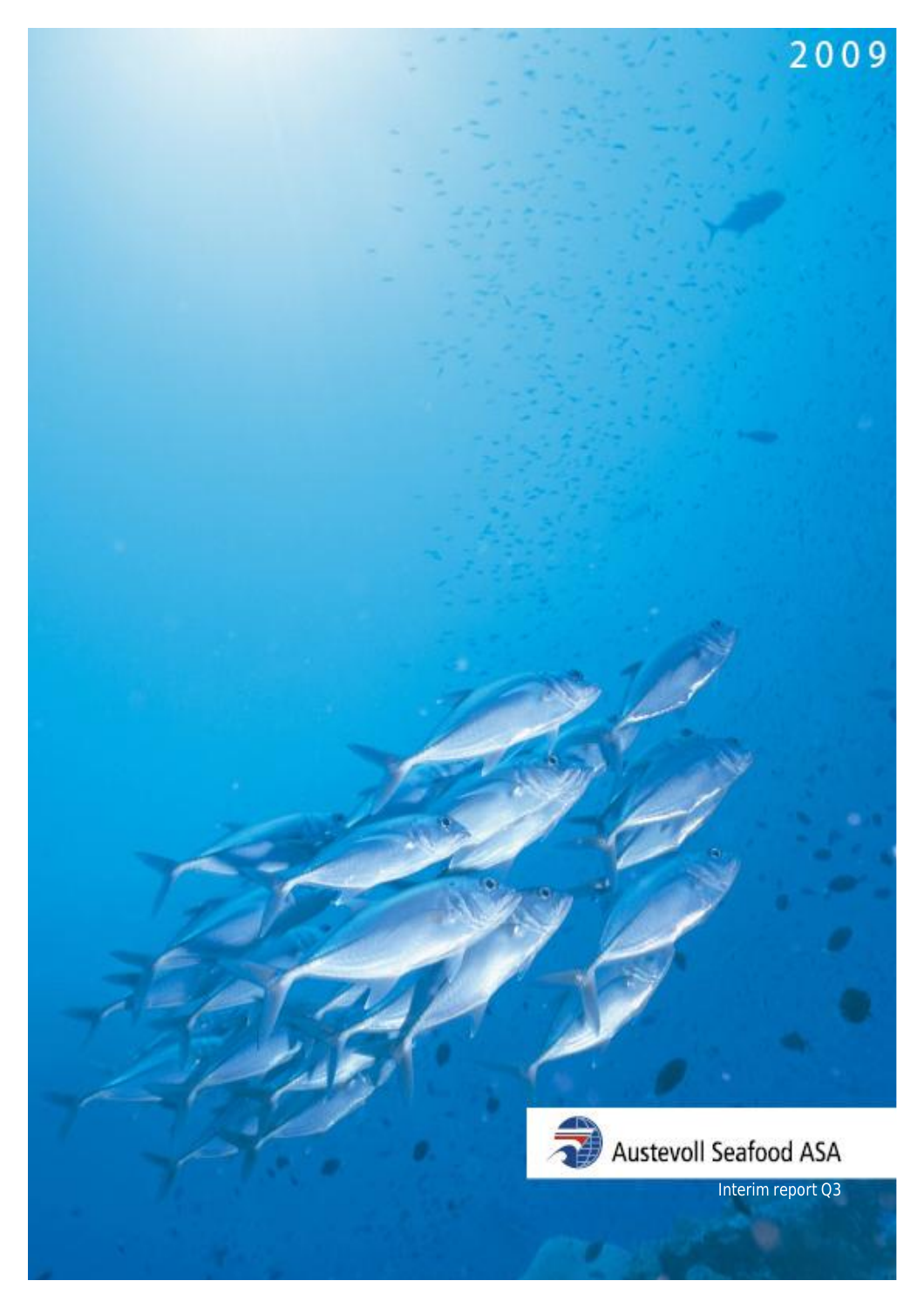

- **\* Strong operating result sustained in Q3 2009**
- **\* Good prices and market for salmon and trout**
- **\* Stable markets for the Group's pelagic products, prices on the increase for fishmeal**
- **\* The Group has a strong financial position**
- **\* Q3 has seasonally low production rate for fishmeal and oil, frozen products and canned products**

# **Q3 2009**

- Group income in Q3 2009 totalled NOK 2,739.6 million, an increase from NOK 933.9 million in the same period in 2008.
- \* The Group's operating result before depreciation and value adjustment for biomass (EBITDA) for Q3 2009 was NOK 459.0 million compared with NOK 192.0 million in Q3 2008.
- \* EBITDA at the end of September was NOK 1.4 billion.
- \* The third quarter has also seen very good prices for Atlantic salmon and trout, canned products and fishmeal. The fishmeal prices have been on the increase throughout the entire quarter, and have continued to rise at the start of Q4. Fish oil prices have been significantly lower when compared with Q3 2008.
- \* As normal, the third quarter was marked by a seasonally low production rate for fishmeal and fish oil, frozen and canned products. The production of highconcentrate Omega 3 products remains stable throughout the year and has been in line with budget for the third quarter also.
- \* In Q3, Austevoll Seafood ASA carried out a share issue of 18,400,000 new shares at a price of NOK 35.50 per share, which in total supplied the company with NOK 653 million (press releases dated 16 and 28 September 2009). After the share issue, the company's share capital totals NOK 101,358,687, divided into 202,717,374 shares.

| Q309         | Q3 08        | <b>YTD 2009</b> |              | 31.12.2008                    |
|--------------|--------------|-----------------|--------------|-------------------------------|
|              |              |                 |              |                               |
| 2.739.576    | 933.854      | 8.123.538       | 2.536.247    | 4.088.394                     |
| 459.016      | 191.973      | 1.366.029       | 493.009      | 788.617                       |
| 17 %         | 21 %         |                 |              | 19 %                          |
|              |              |                 |              |                               |
| 0.39         | 0.22         | 2,68            | 0.29         | 0,66                          |
| 0,75         | 0.22         | 2,70            | 0.29         | 0,32                          |
|              |              |                 |              |                               |
| 15.860.469   | 8.872.424    | 15.860.469      | 8.872.424    | 15.984.653                    |
| 6.803.280    | 4.442.841    | 6.803.280       | 4.442.841    | 5.619.768                     |
| 43 %         | 50 %         |                 |              | 35 %                          |
| $-4.364.030$ | $-2.776.878$ | $-4.364.030$    | $-2.776.878$ | $-6.554.294$                  |
|              |              |                 |              | <b>YTD 2008</b><br>19%<br>17% |

Key figures for the Group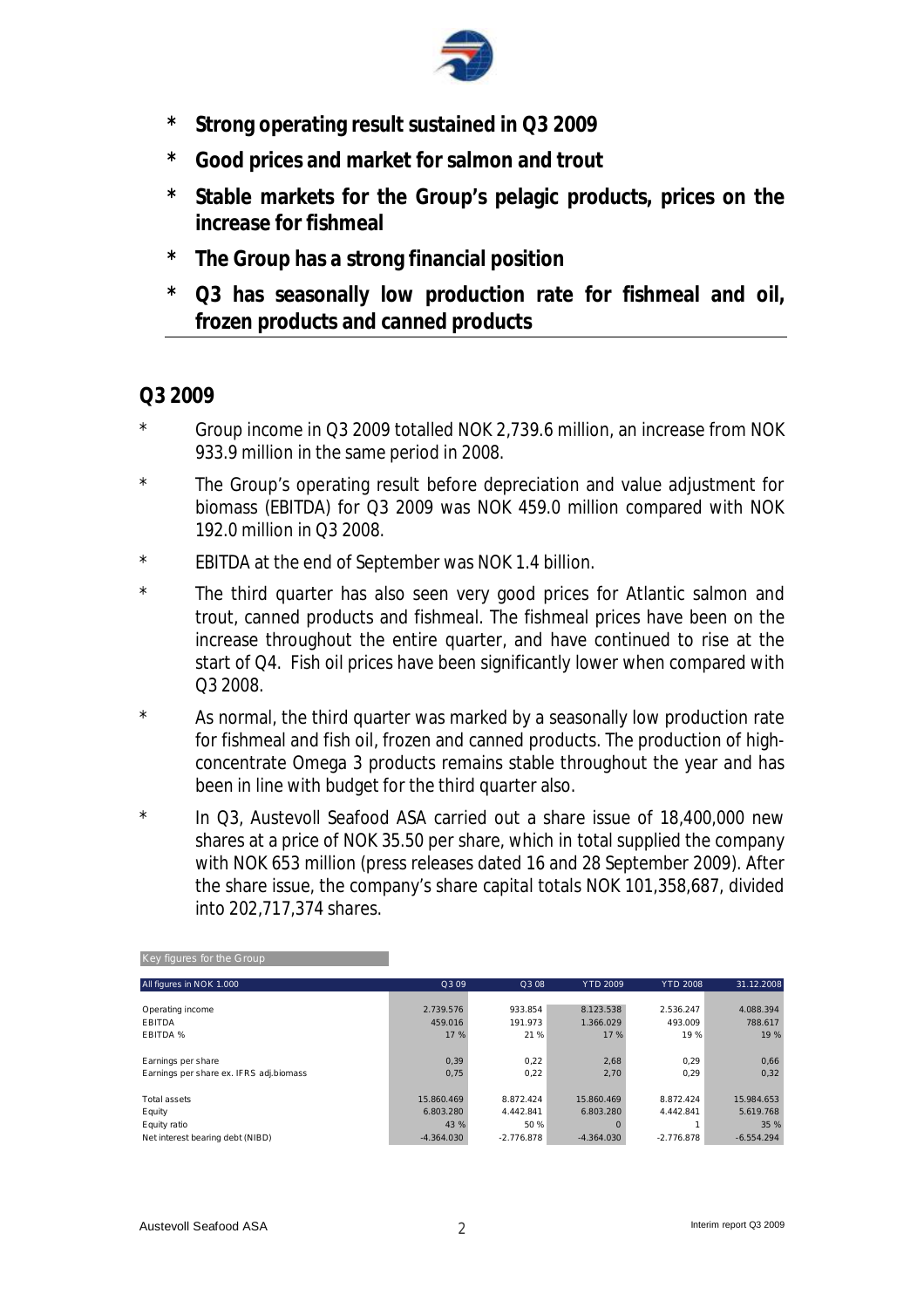

# **Financial information Q3 2009**

The Austevoll Seafood Group reported operating income of NOK 2,739.6 million for the quarter (Q3 2008 NOK 933.9 million). EBITDA before value adjustment for biomass in Q3 was NOK 459.0 million (Q3 2008 NOK 192.0 million). The Group also achieved stable high prices for its pelagic products for consumption, Atlantic salmon and trout. Sales prices achieved for fishmeal in Q3 2009 have been lower than the prices in Q3 2008. The fish oil prices in Q3 have been considerably lower when compared with prices in Q3 2008. The price trend for fishmeal has been on the increase throughout the entire third quarter and to date into the fourth quarter. EBIT before value adjustment for biomass in Q3 was NOK 345.4 million (Q3 2008 NOK 136.7 million). EBIT after value adjustment for biomass in Q3 was NOK 202.1 million (Q3 2008 NOK 136.7 million).

A loss was reported from affiliated companies for Q3 totalling NOK 5.3 million (Q3 2008, income of NOK 15.5 million). The largest affiliated companies in 2009 are Br. Birkeland AS, Norskott Havbruk AS (Scottish based Scottish Sea Farms Ltd.) and Shetland Catch Ltd. In Q3 2008, Lerøy Seafood Group ASA became an affiliated company within the Group.

The Group's net interest costs in Q3 2009 totalled -NOK 51.0 million (Q3 2008 -NOK 59.4 million). The reduction in net interest costs was generated by a decrease in liabilities throughout the year and a lower interest rate when compared with the same period last year. The Group's net other financial costs in Q3 2009 totalled NOK 8.0 million (Q3 2008 -NOK 9.3 million).

The result after tax for the quarter totalled NOK 107.2 million (Q3 2008 NOK 47.1 million).

# **Business segments**

### **Fishmeal and fish oil**

Operating income in Q3 2009 totalled NOK 547.5 million (NOK 644.1 million in Q3 2008) and EBITDA amounted to NOK 104.2 million (NOK 153.9 million in Q3 2008).

Sales of fishmeal and fish oil in the third quarter amounted to approx. 88,000 tons compared with 99,000 tons in Q3 2008. The prices for fishmeal have remained stable to increasing in Q3, but somewhat lower than Q3 2008. The prices for fish oil have been significantly lower in Q3 2009 compared with Q3 2008. The global price trend for fishmeal has shown an increase throughout the entire third quarter and to date in the fourth quarter 2009. The price trend for fish oils has remained stable to increasing.

As normal, the third quarter is seasonally a low production quarter in Europe, Chile and Peru.

The second main season for anchoveta fishing in Peru opened on 6 November and lasts until 31 January. The total quota for this season is established as 2 million tons for the entire fleet in Peru.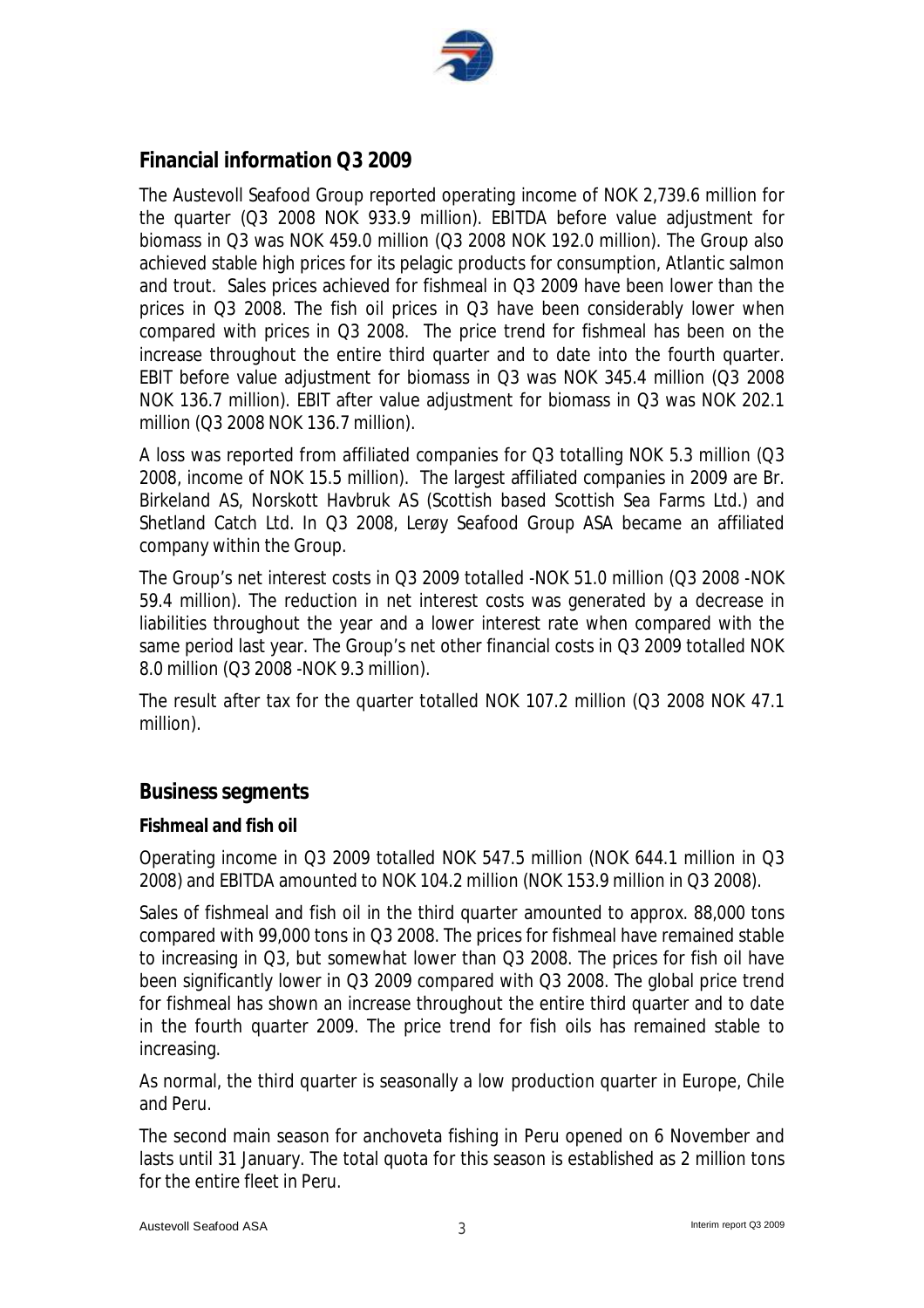

#### **Consumer products**

Operating income in Q3 2009 totalled NOK 196.6 million (NOK 329.9 million in Q3 2008) and EBITDA amounted to NOK 26.9 million (NOK 42.5 million in Q3 2008).

The total volume sold for consumption is distributed as follows; approx. 6,000 tons frozen products (Chile and Peru), with approx. 8,000 tons same quarter 2008. Approx. 454,000 boxes of canned products were sold, compared with approx. 839,000 boxes for the same period in 2008 (Chile and Peru). Sales of highconcentrate and low-concentrate Omega 3 oils in the quarter totalled approx. 349 tons compared with approx. 510 tons in the same period of 2008. The distribution for this figure in Q3 2009 is 286 tons of high-concentrate, an increase of approx. 17% compared with the same quarter in 2008, and 63 tons of low-concentrate oils. In Q3 2008, the volume distribution was 244 tons of high concentrate compared with 59 tons of low concentrate and 207 tons of intermediate product. Sales of intermediate product were phased out during Q2 2009 and are expected to be replaced by other products in the near future.

In Chile, we have introduced a considerable increase in our share of our own quota for frozen production in 2009 when compared with 2008.

Prices realised for the Group's products for consumers have remained at a stable high in the third quarter, but as previously communicated there has been a pressure on prices on frozen products during Q3.

The volumes of fish for consumption fished in Chile and Peru were somewhat lower in Q3 2009 when compared with Q3 2008. At the end of the third quarter, we had fished approx. 68% of our total quota of horse mackerel in Chile, compared with approx. 64% at the end of Q3 2008.

The Group's manufacturer of high-concentrate Omega 3 products, Epax AS, gained certification in November as a Friend of the Sea (FOS), for its sustainable marine fishing and production methods. This company will soon be able to supply Omega 3 oils which have full documentation of origin and traceability to sustainable fishing methods.

#### **Production (Atlantic salmon and trout)**

This segment comprises Lerøy Seafood Group ASA's production segment for Atlantic salmon and trout.

In Q3 2009, the segment reported operating income of NOK 984.5 million and an EBITDA before value adjustment for biomass of NOK 275.7 million. The segment reported 28,000 tons gutted weight of salmon and trout in the quarter. The segment also reported a significant increase in EBITDA before value adjustment for biomass when compared with the same quarter 2008. This increase is a result of the higher prices achieved for Atlantic salmon and trout. The prices achieved by the segment for salmon and trout will naturally deviate from the spot market prices due to the Group's long-term industrial marketing strategy. Realised contractual prices saw an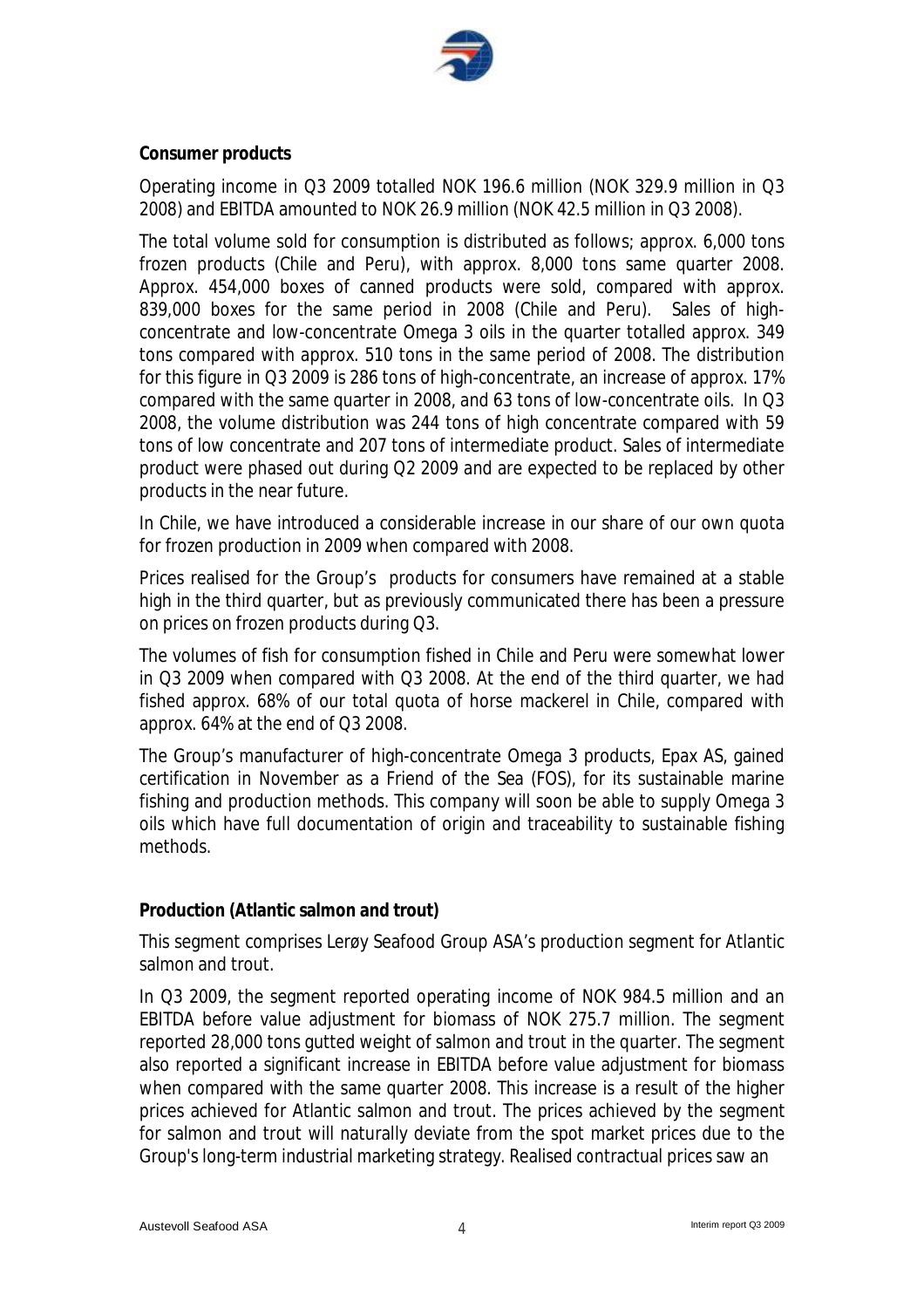

increase in Q3, but have also been lower than prevailing spot prices during the quarter. The segment's share of contracts will continue to vary between 35% and 40% in the fourth quarter, as with the rest of the year. When seen in light of the Group's positive market outlook, this gives grounds for expectations of satisfactory prices in the near future.

The segment has experienced a decline in production costs to date this year, and we believe this trend will continue, on the basis of improved fish health. The target is now to reduce the significant cost difference between the various regions in which the segment operates.

#### **Sales and distribution LSG**

This segment comprises Lerøy Seafood Group ASA's sales and distribution segment which covers the following companies: Hallvard Lerøy AS, Lerøy Sverige AS, Nordvik AS, Portnor Lda and Lerøy Sjømatgruppen.

During Q3 2009, the segment recorded operating income of NOK 1,920.3 million and EBITDA of NOK 54.6 million. The segment has seen a positive development in both turnover and EBITDA. This positive development is generated by a number of factors, including good exploitation of capacity, a good market for the segment's products – Atlantic salmon and trout – and improved return from the segment's strong position on the main global fish markets.

### **Pelagic Northern Atlantic**

Operating income in Q3 2009 totalled NOK 146.2 million (NOK 10.3 million in Q3 2008) and EBITDA amounted to NOK 2.4 million (NOK -2.6 million in Q3 2008).

Pelagic Northern Atlantic comprises the sales company Atlantic Pelagic AS, which carries out all sales activities for the production companies Austevoll Fiskeindustri AS, Sir Fish AS, Modolv Sjøset AS and North Capelin Honningsvåg AS. This company is also responsible for the results of the production companies Austevoll Fiskeindustri AS, Sir Fish AS, Modolv Sjøset AS and North Capelin Honningsvåg AS.

The third quarter normally has lower production rates for the Norwegian pelagic business, and this is reflected in the segment's operating result prior to depreciation.

The main season for this segment starts in mid September, with fishing for NVG herring and mackerel.

In October, the EU placed a stop on the Norwegian fleet's zone for mackerel fishing. Norwegian authorities have clearly expressed their disagreement with the EU's interpretation of the agreement entered into between the parties, but this situation still awaits clarification.

This situation has resulted in a slight change in the supply patterns for the pelagic industry. A good season for horse mackerel in the North Sea has partly counterbalanced the low rate of supply for mackerel.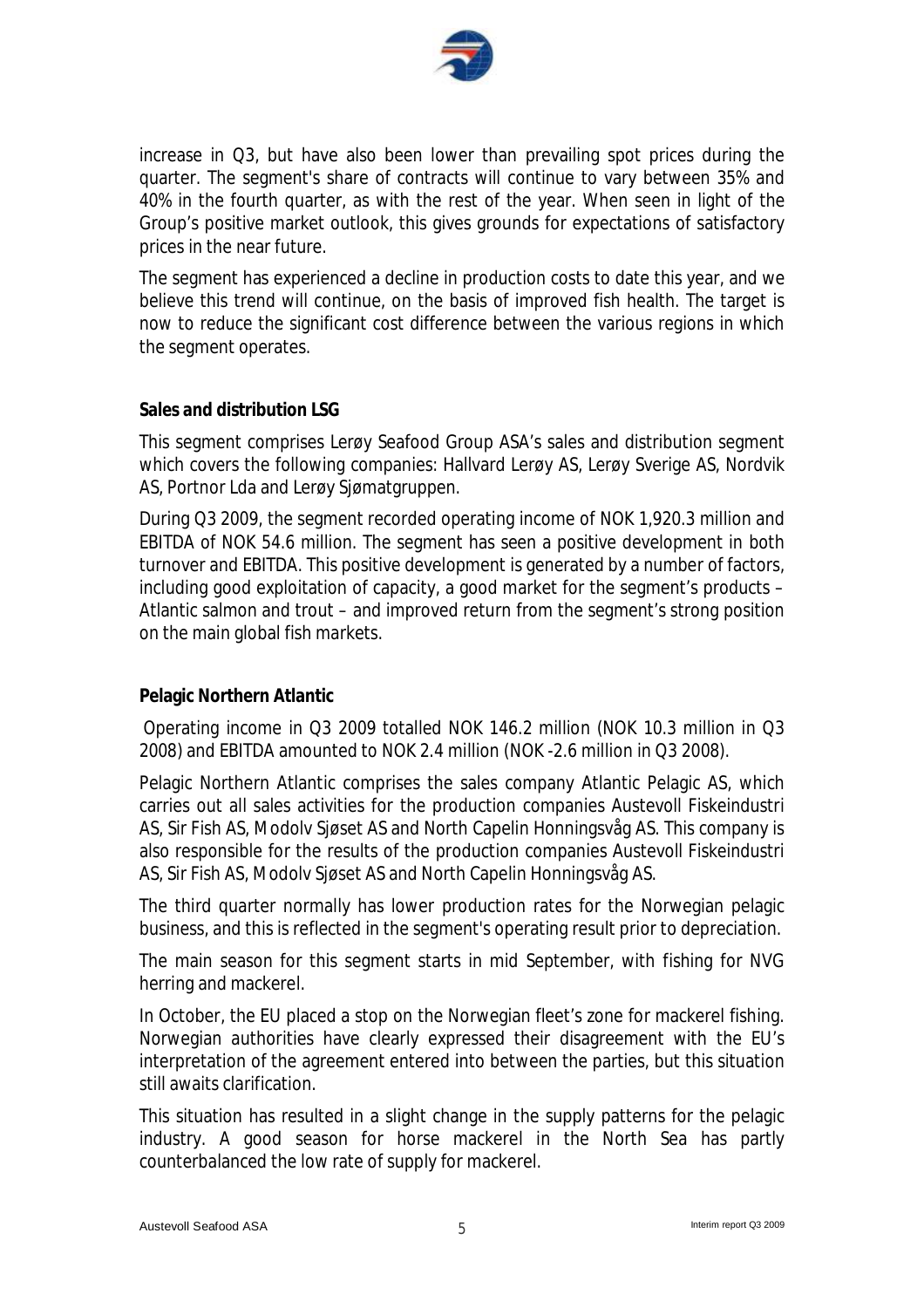

We continue to notice the impact of the financial crisis on our main markets for pelagic products, including Russia and the Ukraine. As previously communicated, the Group retains its focus on satisfactory credit insurance for its receivables.

# **Cash flow**

Cash flow from operating activities for Q3 2009 was NOK 621.9 million (NOK 286.3 million in Q3 2008). An excellent operating result has provided good cash flow from operations and the normal seasonal downscaling of working capital for the pelagic segment of this business has further reinforced this effect. Cash flow from investment activities for Q3 2009 was NOK -29.8 million (NOK -65.0 million in Q3 2008). Cash flow from financing activities for Q3 2009 was NOK 154.4 million (NOK - 245.5 million in Q3 2008). The positive cash flow from financing is attributed to the share issue by Austevoll Seafood ASA in September, totalling 18,400,000 shares at a price of NOK 35.50. The net effect of the cash flow from financing is also impacted by the normal seasonal reduction in short-term credits and payment of ordinary instalments during the period.

# **Financial information as of 30 September 2009**

At the end of September, the Austevoll Seafood Group reported operating income of NOK 8,123.5 million (NOK 2,536.2 million at 30 September 2008).

The group achieved an EBITDA before value adjustment for biomass at end September of NOK 1,366.0 million (NOK 493.0 million as of 30 September 2008).

The Group also achieved stable high prices for its pelagic products for consumption, Atlantic salmon and trout. The sales prices achieved for the above-mentioned products have been higher than prices in the same period in 2008. Prices achieved for fishmeal and oil have in total been lower than Q3 2008, and in part considerably lower for fish oil. The price trend for fishmeal has been on the increase throughout the entire third quarter and to date into the fourth quarter. EBIT before value adjustment of biomass as of 30 September 2009 was NOK 1,019.8 million (NOK 329.1 million at 30 September 2008). EBIT after value adjustment of biomass as of 30 September 2009 was NOK 1,015.4 million (NOK 329.1 million at 30 September 2008).

Income from affiliated companies as of end September was NOK 57.0 million (-NOK 21.1 million as of end September 2008). At 30 September 2009, the Group's net interest costs totalled -NOK 222.2 million (-NOK 151.4 million as of end September 2008). At 30 September 2009, the Group's net other financial costs totalled NOK 26.1 million (-NOK 36.6 million as of end September 2008).

The result after tax at the end of September 2009 was NOK 652.7 million (NOK 60.3 million at the end of September 2008).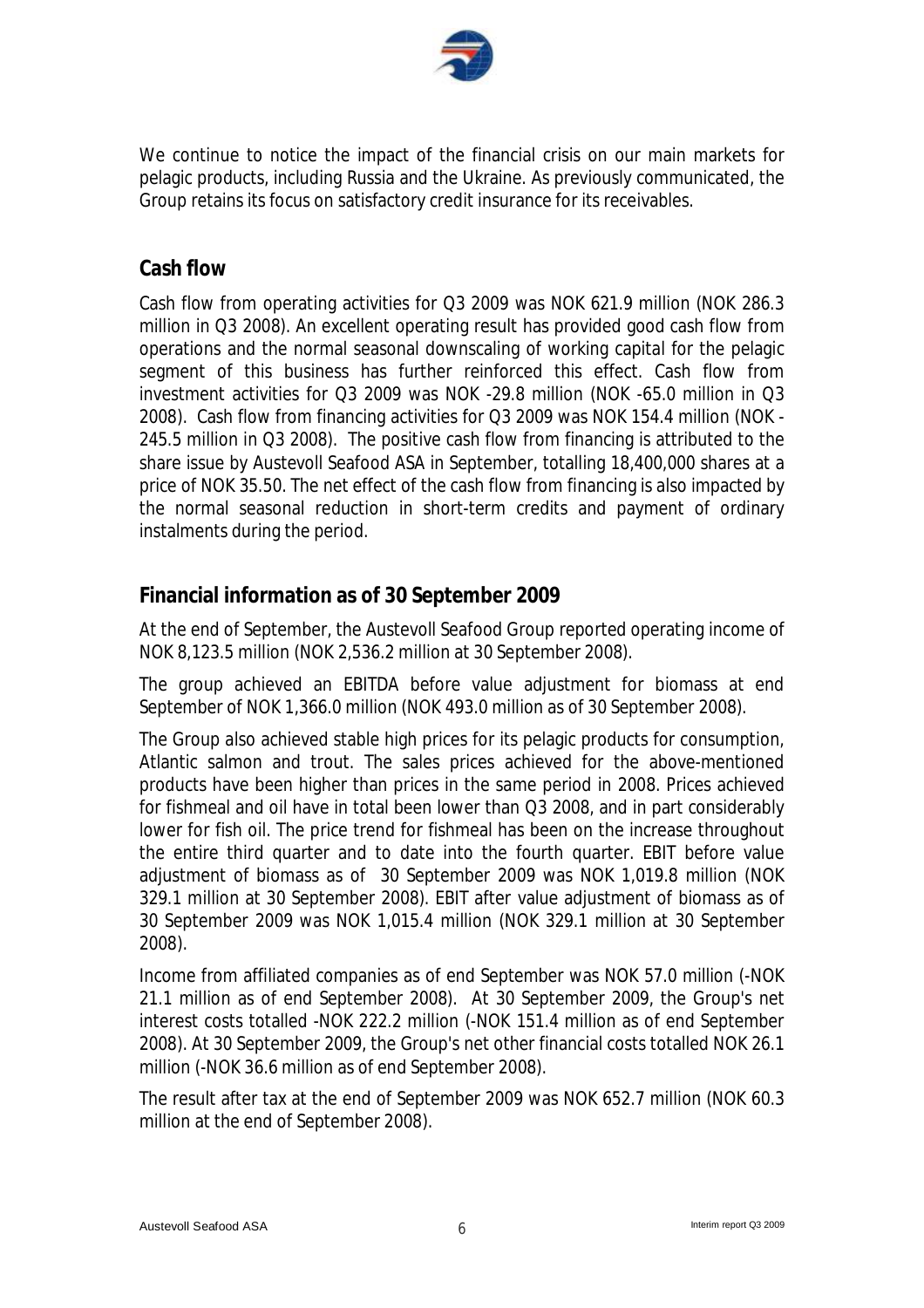

# **Balance sheet as of 30 September 2009**

At the end of September 2009, the Group had a total balance sheet of NOK 15,860 million compared with NOK 15,985 million at the end of 2008. The group equity at the end of September was NOK 6,803 million compared with NOK 5,620 million at the end of 2008. The equity ratio was 43% as of 30 September 2009 compared with 35% as of 31 December 2008.

Net interest-bearing liabilities were NOK 4,364 million at the end of the quarter compared with NOK 6,554.3 million at year-end 2008. The Group's cash reserves as of 30 September 2009 totalled NOK 1.5 billion compared with NOK 0.6 billion at year-end 2008.

The Group's cash reserves do not include unutilised drawing rights.

During the quarter, extraordinary downpayments totalling NOK 778 million were made on long-term liabilities, which were additional to the normal downpayment profile.

At the end of September 2009, Austevoll Seafood ASA carried out a share issue totalling 18,400,000 new shares at a price of NOK 35.50 per share, representing a capital supply of NOK 653 million. After the share issue, the company's share capital was NOK 101,359 million and the total number of shares was 202,717,374. The Board of Directors was very satisfied to see that the share issue was subscribed in full.

The strong result and cash flow achieved by the Group during the first three quarters, seen in light of the strategic measures implemented, are clearly presented in the Group's strong financial position at the end of the third quarter.

# **Cash flow**

Cash flow from operating activities at the end of Q3 2009 was NOK 1,325.7 million (NOK 211.0 million as of end September 2008). Cash flow from investment activities at the end of Q3 2009 was NOK 199.4 million (-NOK 219.3 million as of end September 2008). The positive cash flow from investment activities was generated by the sale of shares in Lerøy Seafood Group ASA in May. Cash flow from financing activities at the end of Q3 2009 was NOK -694.8 million (-NOK 489.9 million as of end September 2008). Downpayments of NOK 778 million were made during the quarter on long-term liabilities in addition to the normal instalments for the period. The net change in cash as of 30 September 2009 was NOK 830.4 million (-NOK 498.2 million as of end September 2008).

# **Risk factors and uncertainty factors**

The group's risk exposure is described in the consolidated annual report for 2008. Operating conditions within the group have seen no significant change throughout the year. Group activities are mainly global and will always be more or less impacted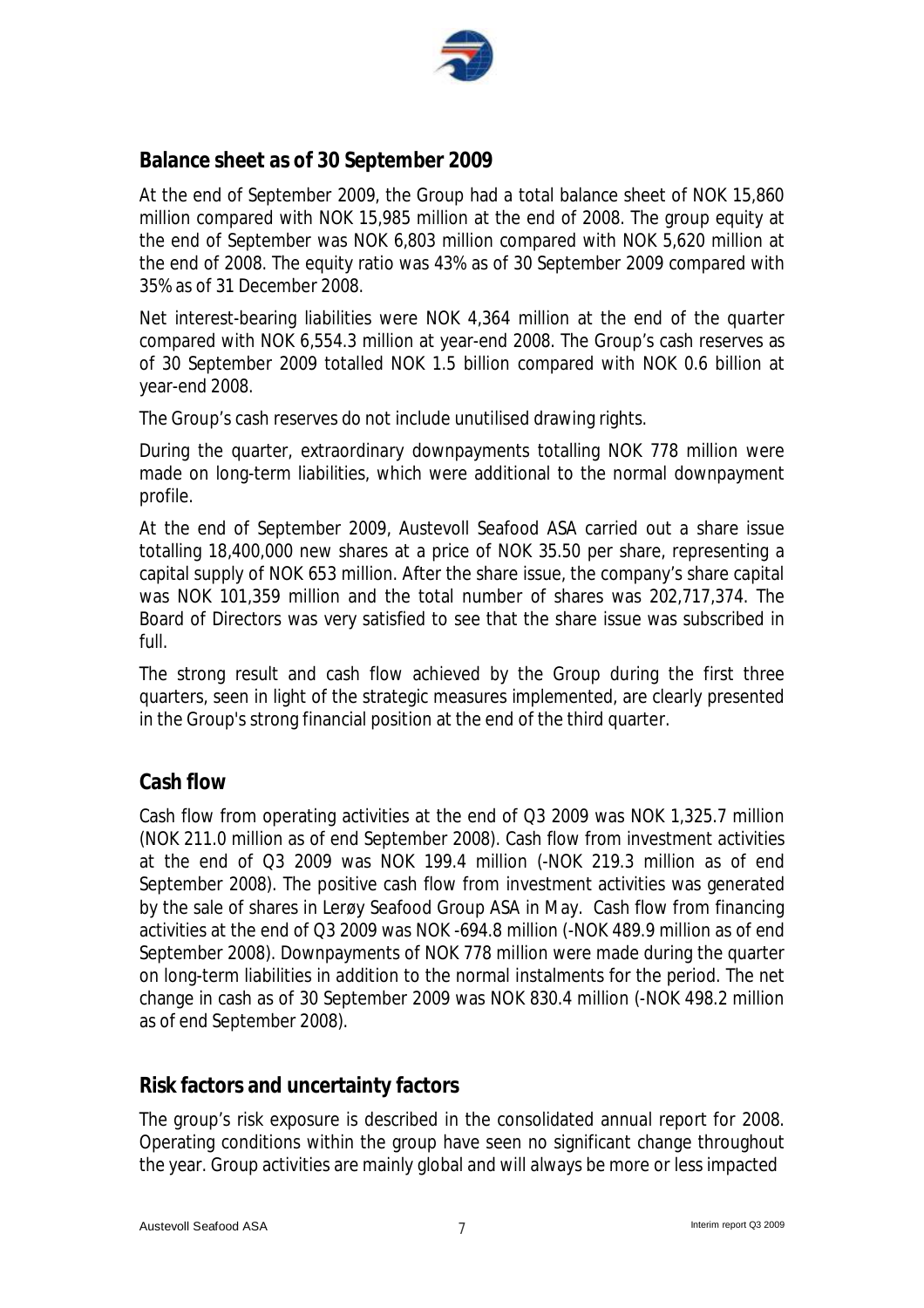

by developments in world economy. Based on the unrest on the financial markets in the last year, the general consensus is that the uncertainty related to macroeconomics is somewhat higher than what could be considered as normal. Although this situation may have an impact on the real economy for the majority of markets, we believe that AUSS's core business is founded on long-term sustainable values within interesting seafood industries.

The group is exposed to risk related to the value of investments in subsidiaries in the event of price changes in the raw materials and finished goods markets, to the extent that these changes impact on the company's competitive edge and earnings potential over time. Operating conditions and price developments for the group's input factors are also central parameters.

Changes in fishing patterns and quota regulations result in fluctuating catch volumes from quarter to quarter, and from year to year, and subsequently in the utilisation of the company's production facilities. The seasonal fluctuations in catch volumes create similar fluctuations in the interim key figures.

The majority share of the Group's liabilities has a floating interest rate, and the Group identifies and continuously evaluates risk exposure related to changes in interest rates.

The Group is exposed to fluctuations in foreign exchange rates, particularly for the EURO, USD, Chilean Peso and Peruvian Soles. Measures to reduce this risk include forward contracts and multi-currency overdraft facilities. Furthermore, parts of the long-term liabilities are adapted in relation to earnings in the same currency.

# **Company shareholders**

As of 30 September 2009, the company had 4,372 shareholders compared with 2,998 shareholders at the end of Q3 2008. The share price was NOK 34.20 at the end of September 2009 compared with NOK 17.90 at the end of September 2008.

On the basis of the Group's satisfactory development in result, the Board of Directors expects a dividend payment to be proposed when the financial statements for 2009 have been closed.

# **Market and outlook**

### **Fishmeal and fish oil**

The fishmeal prices have displayed an upward trend throughout the third quarter, which has continued into the fourth quarter. Fish oil prices have remained stable during the third quarter, with a slight increase over the past few weeks. There is a regular good demand for these products from our most important markets and we expect this to continue.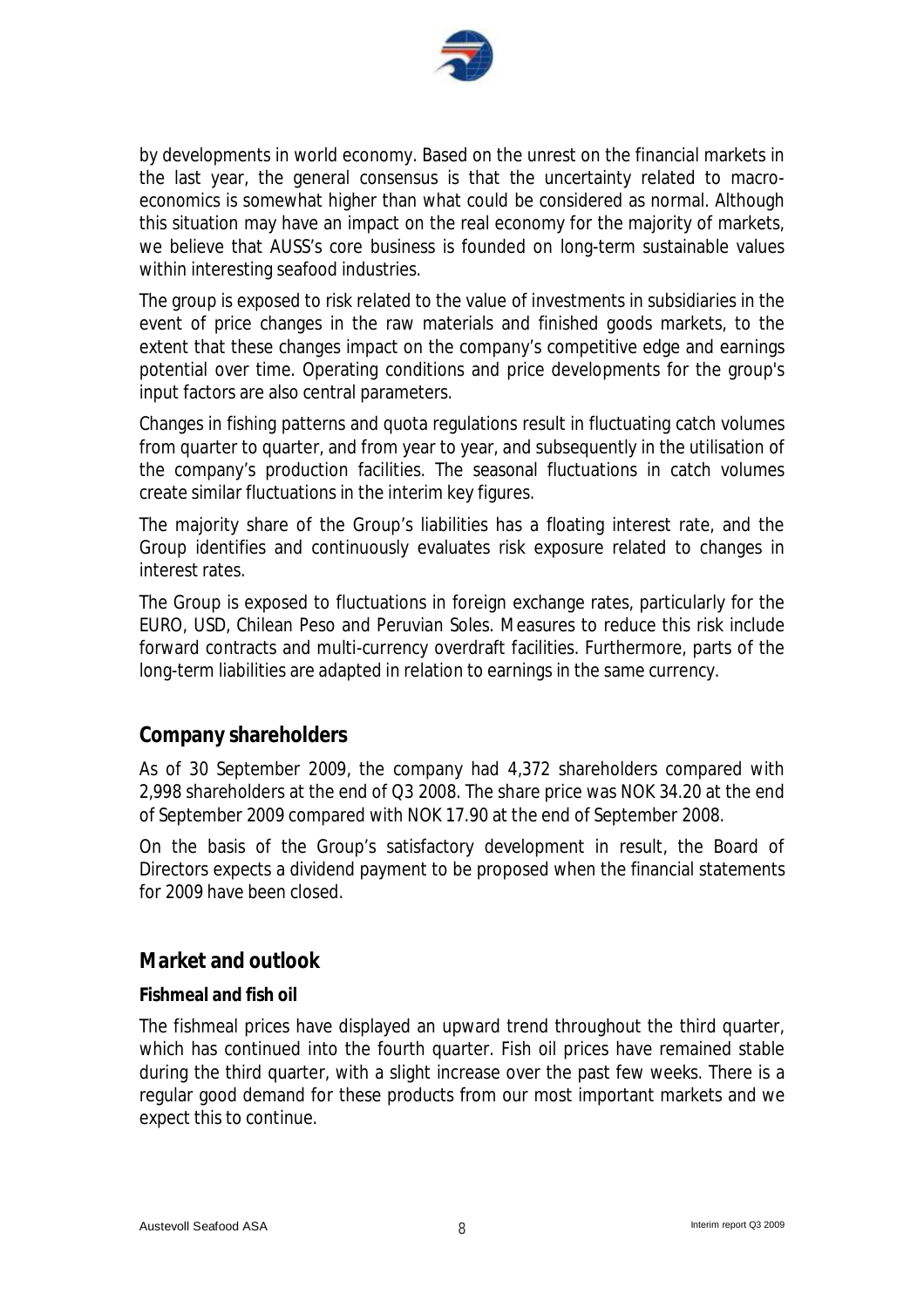

#### **Consumption**

The prices for canned products have remained good in the third quarter, while there has been pressure on prices, as expected, for frozen products. The Board of Directors expects to see a stable high demand for the Group's consumer products in the future, along with good prices. With an increased consumer focus on health, the market for the group's high-concentrate Omega 3 products is expected to continue on a positive trend.

### **Fish farming**

The development in demand for Atlantic salmon and trout has been positive during the first three quarters of 2009. This positive development combined with the projected reduction in the global supply of Atlantic salmon in the near future, provides grounds for continued optimism. The above-mentioned factors, combined with expectations of improved productivity for the segment, including improvements to biology, allow for a positive attitude towards developments.

#### **The Group**

The Board of Directors is satisfied that the Group has achieved a good operating result from its business segments in the third quarter of 2009.

The Board of Directors is of the opinion that the recent investments in fishing and production rights, the fleet, industrial sector and sales and distribution, will ensure the Group a solid platform for future earnings.

> Storebø, 11 November 2009 The Board of Directors in Austevoll Seafood ASA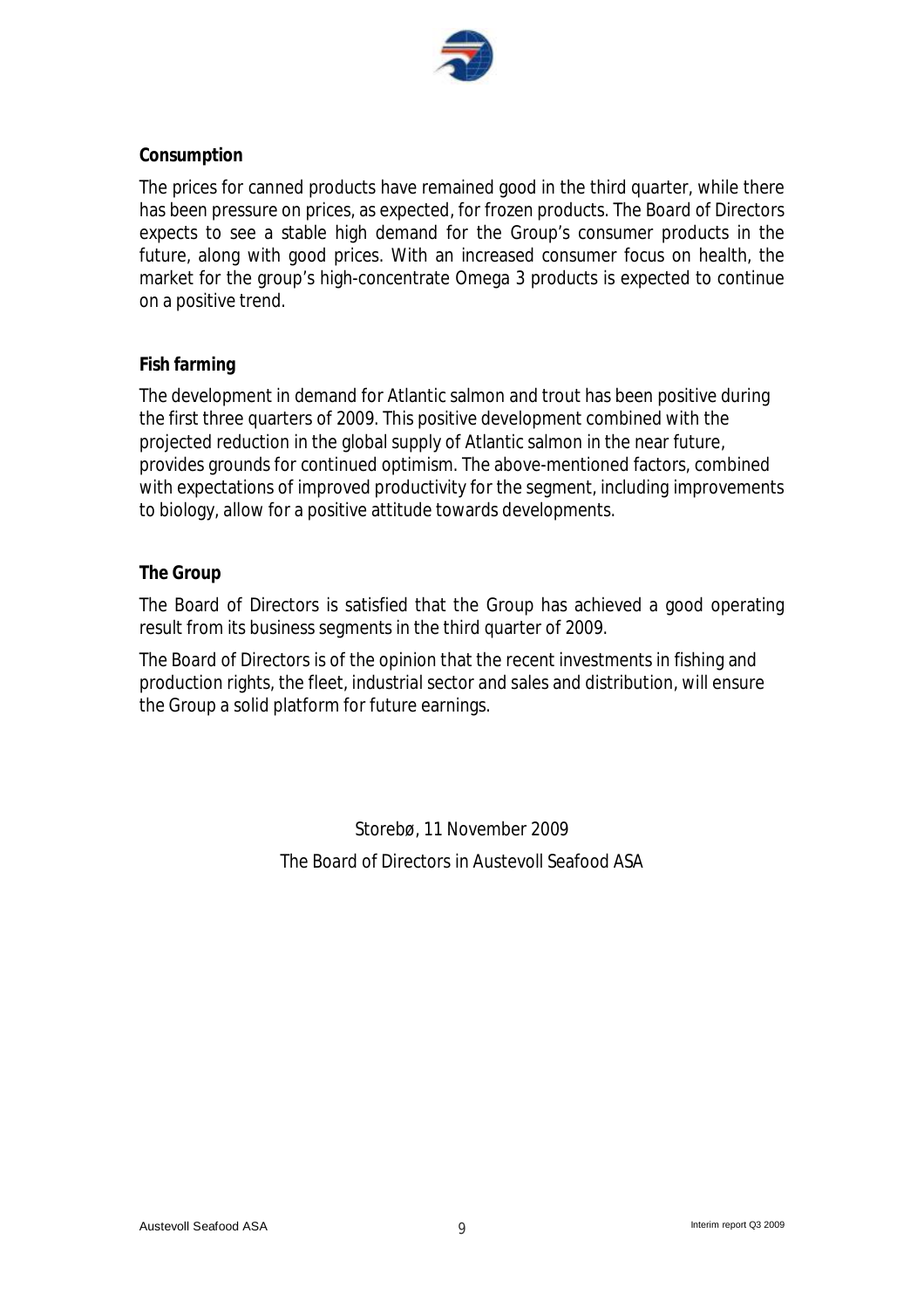

# **FINANCIAL REPORT Q3 2009**

#### **Condensed Consolidated Income Statement (unaudited)**

|                                                |            |           |                 |                 | (audited)  |
|------------------------------------------------|------------|-----------|-----------------|-----------------|------------|
| All figures in NOK 1.000                       | Q3 09      | Q3 08     | <b>YTD 2009</b> | <b>YTD 2008</b> | 2008       |
| Operating income                               | 2.739.576  | 933.854   | 8.123.538       | 2.536.247       | 4.088.394  |
| Raw material and consumables used              | 1.801.965  | 571.417   | 5.144.646       | 1.435.838       | 2.291.767  |
| Salaries and personnel expenses                | 286.933    | 82.305    | 849.803         | 274.610         | 473.280    |
| Other operating expenses                       | 191.662    | 88.159    | 763.060         | 332.790         | 534.730    |
| Operating profit before depreciation (EBITDA)  | 459.016    | 191.973   | 1.366.029       | 493.009         | 788.617    |
| Depreciation and amortisation                  | 113.630    | 55.275    | 346.245         | 163.869         | 250.029    |
| Impairment                                     |            |           | ÷,              |                 | 59.997     |
| EBIT before fair value adjustment biomass      | 345.386    | 136.698   | 1.019.784       | 329.140         | 478.591    |
| Fair value adjustment biomass                  | $-143.248$ |           | $-4.379$        | ×,              | 116.953    |
| Operating profit                               | 202.138    | 136.698   | 1.015.405       | 329.140         | 595.544    |
| Income from associated companies               | $-5.309$   | 15.541    | 56.979          | $-21.106$       | 24.988     |
| Net interest expenses                          | $-50.985$  | $-59.439$ | $-222.209$      | $-151.381$      | $-227.475$ |
| Net other financial items (incl. agio/disagio) | 8.021      | $-9.253$  | 26.147          | $-36.582$       | $-109.255$ |
| Profit before tax                              | 153.864    | 83.547    | 876.322         | 120.071         | 283.802    |
| Income tax expenses                            | $-46.624$  | $-36.451$ | $-223.646$      | $-59.794$       | $-120.851$ |
| Net profit                                     | 107.240    | 47.096    | 652.676         | 60.277          | 162.951    |
| Profit to minority interests                   | 35.373     | 5.901     | 157.842         | 7.370           | 40.460     |
| Profit attribut to equity holder of parent     | 71.868     | 41.196    | 494.834         | 52.907          | 122.508    |
| Earnings per share                             | 0.39       | 0.22      | 2.68            | 0.29            | 0.66       |
| Diluted earnings per share                     | 0.39       | 0,22      | 2,68            | 0,29            | 0,66       |
| Earnings per share before adj.biomass          | 0.75       | 0,22      | 2,70            | 0,29            | 0,37       |

#### **Statement of Comprehensive income (unaudited)**

| All figures in NOK 1.000                       | 30.09.2009 | 30.09.2008 | 31.12.2008 |
|------------------------------------------------|------------|------------|------------|
| Net earnings in the period                     | 652.676    | 60.277     | 162.951    |
| Other comprehensive income                     |            |            |            |
| Currency translation differences               | $-395.804$ | 175.683    | 472.346    |
| Other gains and losses in comprehensive income | $-4.073$   |            | $-36.232$  |
| Total other comprehensive income               | $-399.877$ | 175.683    | 436.114    |
| Comprehensive income in the period             | 252.799    | 235.960    | 599.065    |
| Allocated to:                                  |            |            |            |
| Minority interests                             | 147.169    | 17.115     | 57.293     |
| Majority interests                             | 105.630    | 218.845    | 541.772    |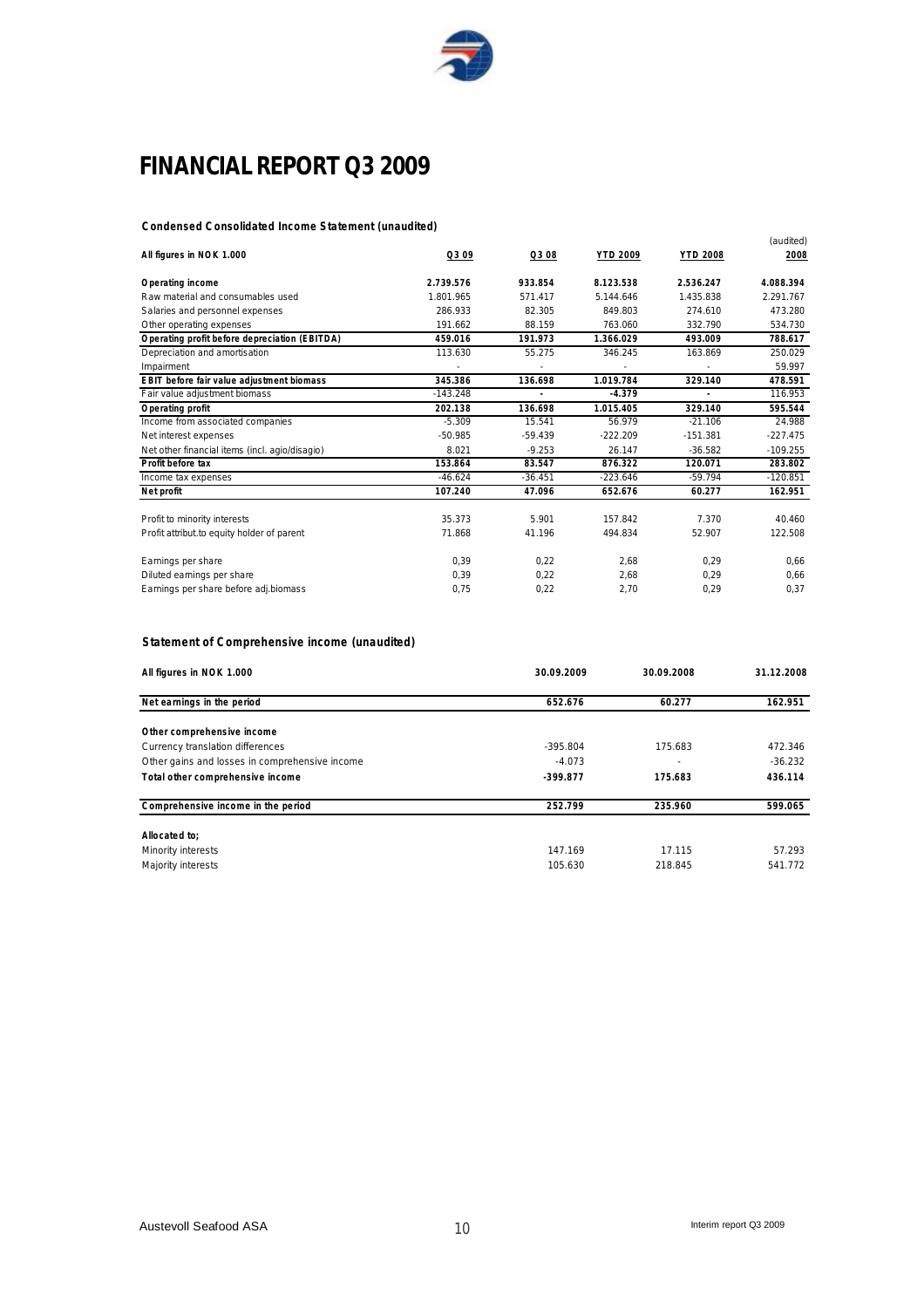

#### **Condensed Consolidated Balance sheet (unaudited)**

|                                      |                   |            | (audited)  |
|--------------------------------------|-------------------|------------|------------|
| All figures in NOK 1.000             | <u>30.09.2009</u> | 30.09.2008 | 31.12.2008 |
|                                      |                   |            |            |
| Assets                               |                   |            |            |
| Intangible assets                    | 5.617.129         | 1.714.401  | 5.842.802  |
| <b>Vessels</b>                       | 721.102           | 740.465    | 811.401    |
| Property, plant and equipment        | 3.284.666         | 1.973.844  | 3.573.932  |
| Investments in associated companies  | 470.423           | 2.362.321  | 540.477    |
| Investments in other shares          | 40.835            | 35.793     | 40.967     |
| Other long term receivables          | 120.916           | 73.747     | 124.815    |
| Total non-current assets             | 10.255.072        | 6.900.571  | 10.934.394 |
| Inventories                          | 2.652.119         | 649.086    | 2.554.543  |
| Accounts receivables                 | 1.146.287         | 604.070    | 1.406.178  |
| Other current receivables            | 333.104           | 175.937    | 446.001    |
| Cash and Cash equivalents            | 1.473.886         | 542.760    | 643.536    |
| Total current assets                 | 5.605.397         | 1.971.853  | 5.050.258  |
| Total assets                         | 15.860.469        | 8.872.424  | 15.984.653 |
|                                      |                   |            |            |
| Equity and liabilities               |                   |            |            |
| Share capital                        | 101.359           | 92.159     | 92.159     |
| Share premium fund                   | 3.713.616         | 3.083.918  | 3.083.918  |
| Retained earnings and other reserves | 1.459.614         | 1.129.589  | 1.451.974  |
| Minority interests                   | 1.528.692         | 137.175    | 991.717    |
| Total equity                         | 6.803.280         | 4.442.841  | 5.619.768  |
| Deferred tax liabilities             | 1.786.796         | 524.331    | 1.666.258  |
| Pension obligations                  | 28.685            | 18.648     | 34.323     |
| <b>Borrowings</b>                    | 4.408.787         | 2.781.929  | 5.432.917  |
| Other long-term liabilities          | 143.850           | 19.301     | 437.960    |
| <b>Total non-current liabilities</b> | 6.368.118         | 3.344.209  | 7.571.457  |
| Short term borrowings                | 631.750           | 264.851    | 530.940    |
| Overdraft facilities                 | 774.444           | 327.304    | 920.827    |
| Account payable                      | 810.339           | 276.858    | 721.756    |
| Other current liabilities            | 472.537           | 216.361    | 619.904    |
| <b>Total current liabilities</b>     | 2.689.071         | 1.085.374  | 2.793.428  |
| <b>Total liabilities</b>             | 9.057.189         | 4.429.583  | 10.364.885 |
| Total equity and liabilities         | 15.860.469        | 8.872.424  | 15.984.653 |
|                                      |                   |            |            |

**Condensed Consolidated Cash flow statement (unaudited)**

| All figures in NOK 1.000                         | O <sub>3</sub> 2009 | O <sub>3</sub> 2008 | YTD 2009   | <b>YTD 2008</b> | 2008 (audited) |
|--------------------------------------------------|---------------------|---------------------|------------|-----------------|----------------|
|                                                  |                     |                     |            |                 |                |
| Net cash flow from operating activities          | 621.884             | 286.314             | 1.325.685  | 211.043         | 413.783        |
| Net cash flow from investing activities          | $-29.823$           | $-65.044$           | 199.438    | $-219.299$      | $-1.448.194$   |
| Net cash flow from financing activities          | 154.376             | $-245.491$          | $-694.773$ | $-489.894$      | 637.037        |
| Net change in cash and cash equivalents          | 746.437             | $-24.221$           | 830.350    | $-498.150$      | $-397.374$     |
| Cash and cash equivalents at beginning of period | 727.449             | 566.981             | 643.536    | 1.040.910       | 1.040.910      |
| Cash and cash equivalents at period end          | 1.473.886           | 542.760             | 1.473.886  | 542.760         | 643.536        |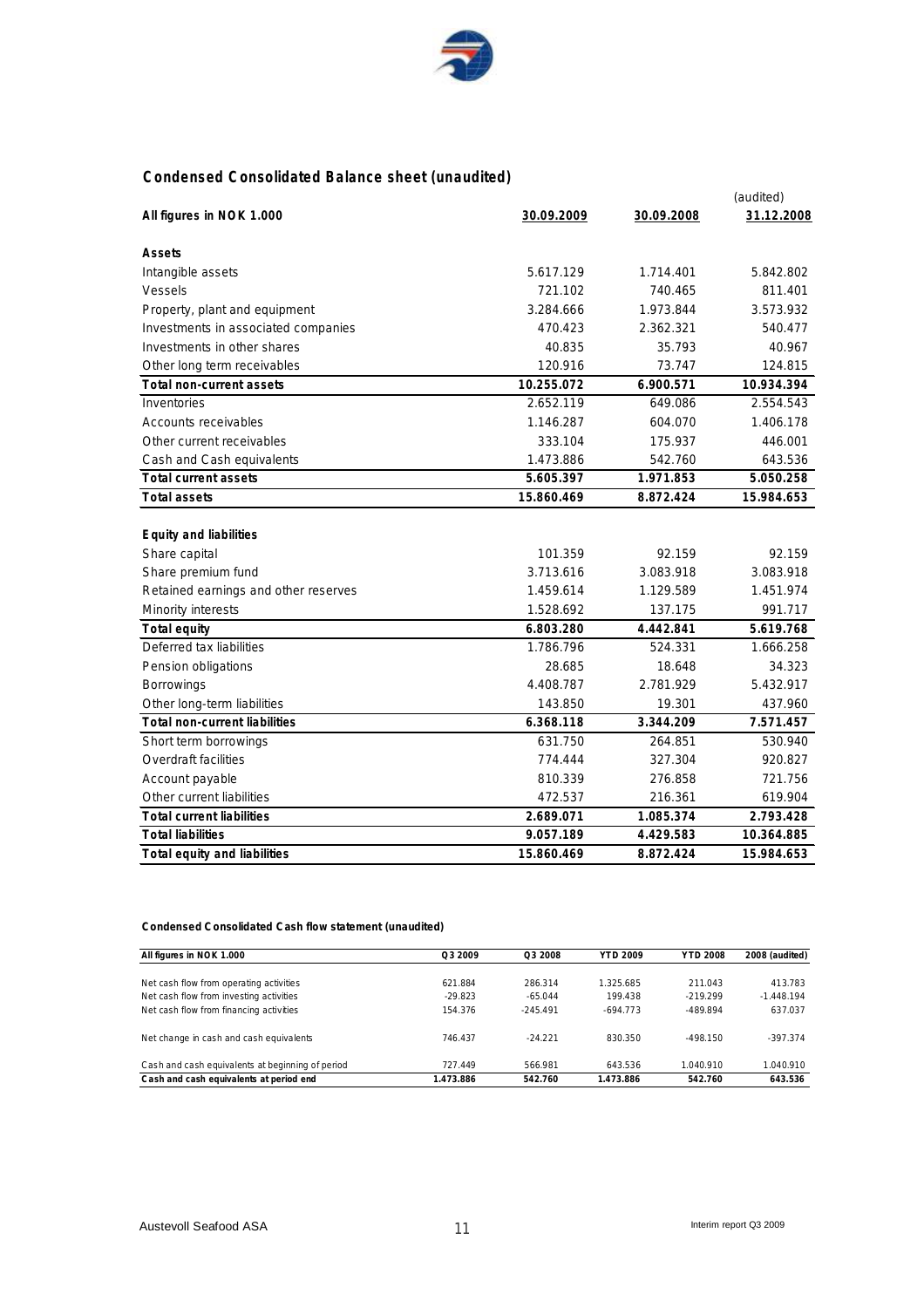

#### **Condensed Consolidated Statement of changes in Equity (unaudited)**

| All figures in NOK 1.000                                          | 30.09.2009 | 30.09.2008 | 31.12.2008 |
|-------------------------------------------------------------------|------------|------------|------------|
| Equity period start                                               | 5.619.768  | 4.228.611  | 4.228.611  |
| Comprehensive income in the period                                | 252.799    | 235.960    | 599.065    |
| <b>Dividends</b>                                                  | $-39.496$  | $-55.295$  | $-55.295$  |
| Minority interests arising from business combinations/acquisition | 28.804     | 33.564     | 811.021    |
| Effect option programme                                           | 2.399      |            |            |
| Acquisition of minorities/sale to minorities                      | 310.943    |            |            |
| Other changes                                                     | $-10.834$  |            |            |
| New equity from cash contribution and contribution in kind        | 638.898    |            | 36.366     |
| Total changes of equity in the period                             | 1.183.513  | 214.229    | 1.391.157  |
| Equity at period end                                              | 6.803.281  | 4.442.840  | 5.619.768  |

## **Selected notes to the accounts**

# **Note 1 Accounting principles applied**

This interim report has been prepared in accordance with the International Financial Reporting Standards (IFRS) and the related standard for interim reports (IAS 34). The interim report, including historical comparison figures, is based on current IFRS standards and interpretation. Changes in the standard and interpretations may result in changes to the result. The quarterly report is prepared in accordance with the same principles applied to the previous annual report, but does not contain all the information and notes required for an annual report.

This report must therefore be read in the context of the last annual report from the company (2008). In 2009, the company implemented IFRS 8 but this standard has not had an impact on segment reporting. Amendments to standards and interpretations may result in changes to the figures.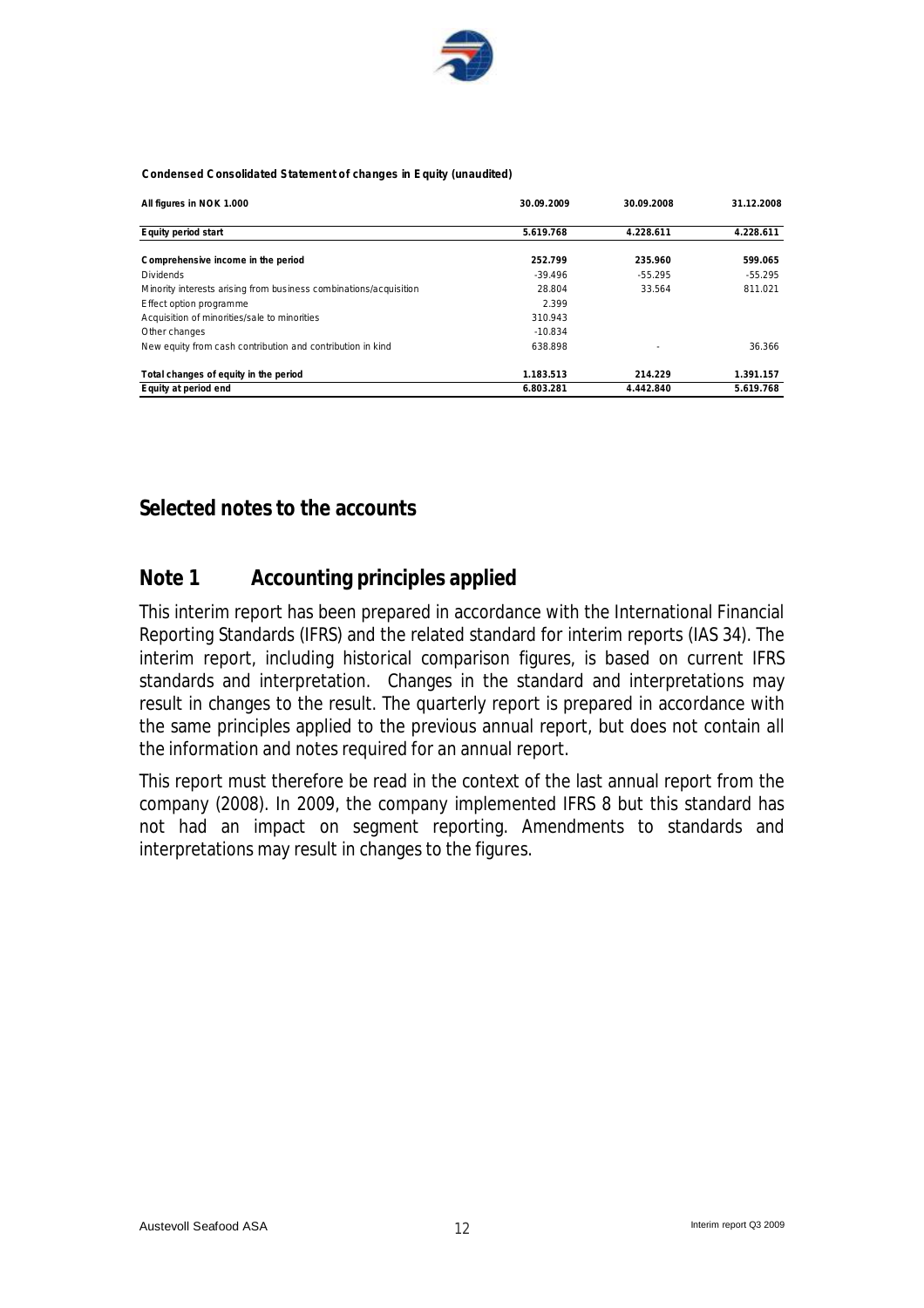

# **Note 2 Segment information**

| Segment information                                   |                |                |                  |                 | (all figures in NOK 1.000) |
|-------------------------------------------------------|----------------|----------------|------------------|-----------------|----------------------------|
| <b>Fishmeal and oil</b>                               | Q309           | Q308           | <b>YTD 2009</b>  | <b>YTD 2008</b> | 2008                       |
| Operating revenue                                     | 547.535        | 644.131        | 1.593.580        | 1.588.394       | 2.136.979                  |
| <b>EBITDA</b>                                         | 104.217        | 153.893        | 384.846          | 387.879         | 529.224                    |
| EBITDA %                                              | 19%            | 24 %           | 24 %             | 24 %            | 25 %                       |
| EBIT before fair value adj.biomass                    | 68.450         | 122.130        | 271.830          | 283.879         | 343.864                    |
| Volumes sold fishmeal (tons)**                        | 67.698         | 84.313         | 201.237          | 209.629         | 254.173                    |
| Volumes sold fishoil (tons)**                         | 21.115         | 14.264         | 47.772           | 44.725          | 56.310                     |
| Fishmeal/oil sold for associated company              |                |                | 7.163            |                 | 7.260                      |
| <b>Human Consumption</b>                              |                |                |                  |                 |                            |
| Operating revenue                                     | 196.563        | 329.894        | 767.912          | 740.587         | 939.574                    |
| <b>EBITDA</b>                                         | 26.908         | 42.496         | 158.551          | 117.379         | 162.943                    |
| EBITDA %                                              | 14%            | 13%            | 21%              | 16%             | 17 %                       |
| EBIT before fair value adj.biomass                    | 4.714          | 21.881         | 92.632           | 66.825          | 94.598                     |
| <b>Volumes sold canning (cases)</b>                   | 454.441        | 838.824        | 1.725.403        | 2.456.527       | 2.998.708                  |
| Volumes sold frozen fish (tons)                       | 5.748          | 8.170          | 28.083           | 19.184          | 21.726                     |
| Volumes sold HC and LC Omega 3 products (tons)        | 349            | 510            | 1.453            | 1.327           | 1.773                      |
| <b>Pelagic North Atlantic</b>                         |                |                |                  |                 |                            |
| Operating revenue                                     | 146.191        | 10.293         | 694.199          | 304.513         | 779.848                    |
| <b>EBITDA</b>                                         | 2.376          | $-2.556$       | 41.384           | $-1.695$        | 30.392                     |
| EBITDA %                                              | 2%             | $-25%$         | 6%               | $-1%$           | 4 %                        |
| EBIT before fair value adj.biomass                    | $-2.120$       | $-4.803$       | 26.254           | $-9.990$        | $-4.776$                   |
| Production (salmon&trout)                             |                |                |                  |                 |                            |
| Operating revenue                                     | 984.464        |                | 2.572.264        |                 |                            |
| <b>EBITDA</b>                                         | 275.717        |                | 662.403          |                 |                            |
| EBITDA %                                              | 28%            |                | 26 %             |                 |                            |
| EBIT before fair value adj.biomass                    | 228.609        |                | 522.763          |                 |                            |
| Volumes sold (gwt tons)                               | 28,0           |                | 73,4             |                 |                            |
| Sales & distribution (LSG)                            |                |                |                  |                 |                            |
| Operating revenue                                     | 1.920.263      |                | 5.195.983        |                 |                            |
| <b>EBITDA</b>                                         | 54.633         |                | 143.270          |                 |                            |
| EBITDA %                                              | 3%             |                | 3%               |                 |                            |
| EBIT before fair value adj.biomass                    | 51.467         |                | 133.772          |                 |                            |
| <b>Elimination/not allocated AUSS</b>                 |                |                |                  |                 |                            |
| Elimination/not allocated AUSS                        | $-96.309$      | $-50.465$      | $-222.049$       | $-97.247$       | $-89.580$                  |
| <b>EBITDA</b>                                         | $-54$          | $-1.859$       | $-6.603$         | $-10.554$       | $-13.977$                  |
| EBIT before fair value adj.biomass                    | $-954$         | $-2.510$       | $-9.645$         | $-11.575$       | $-16.576$                  |
| Elimination/not allocated LSG*                        |                |                |                  |                 |                            |
| Elimination/not allocated AUSS                        | $-959.131$     |                | $-2.478.351$     |                 | 321.572                    |
| <b>EBITDA</b>                                         | $-4.781$       |                | $-17.822$        |                 | 80.034                     |
| EBIT before fair value adj.biomass                    | $-4.781$       |                | $-17.822$        |                 | 61.481                     |
| <b>Total group</b>                                    |                |                |                  |                 |                            |
| Operating revenue                                     | 2.739.576      | 933.853        | 8.123.538        | 2.536.247       | 4.088.393                  |
| <b>EBITDA</b>                                         | 459.016        | 191.974        | 1.366.029        | 493.009         | 788.616                    |
| <b>EBITDA %</b><br>EBIT before fair value adj.biomass | 17%<br>345.385 | 21%<br>136.698 | 17%<br>1.019.784 | 19%<br>329.139  | 19 %<br>478.591            |
|                                                       |                |                |                  |                 |                            |

\* In 2008 LSG was 100% consolidated 1 month (December) and reported in total, not splitted

between Sales & Distribution and production

\*\* From February 1, 2009 Welcon Group is proportionally consolidatet (50%)